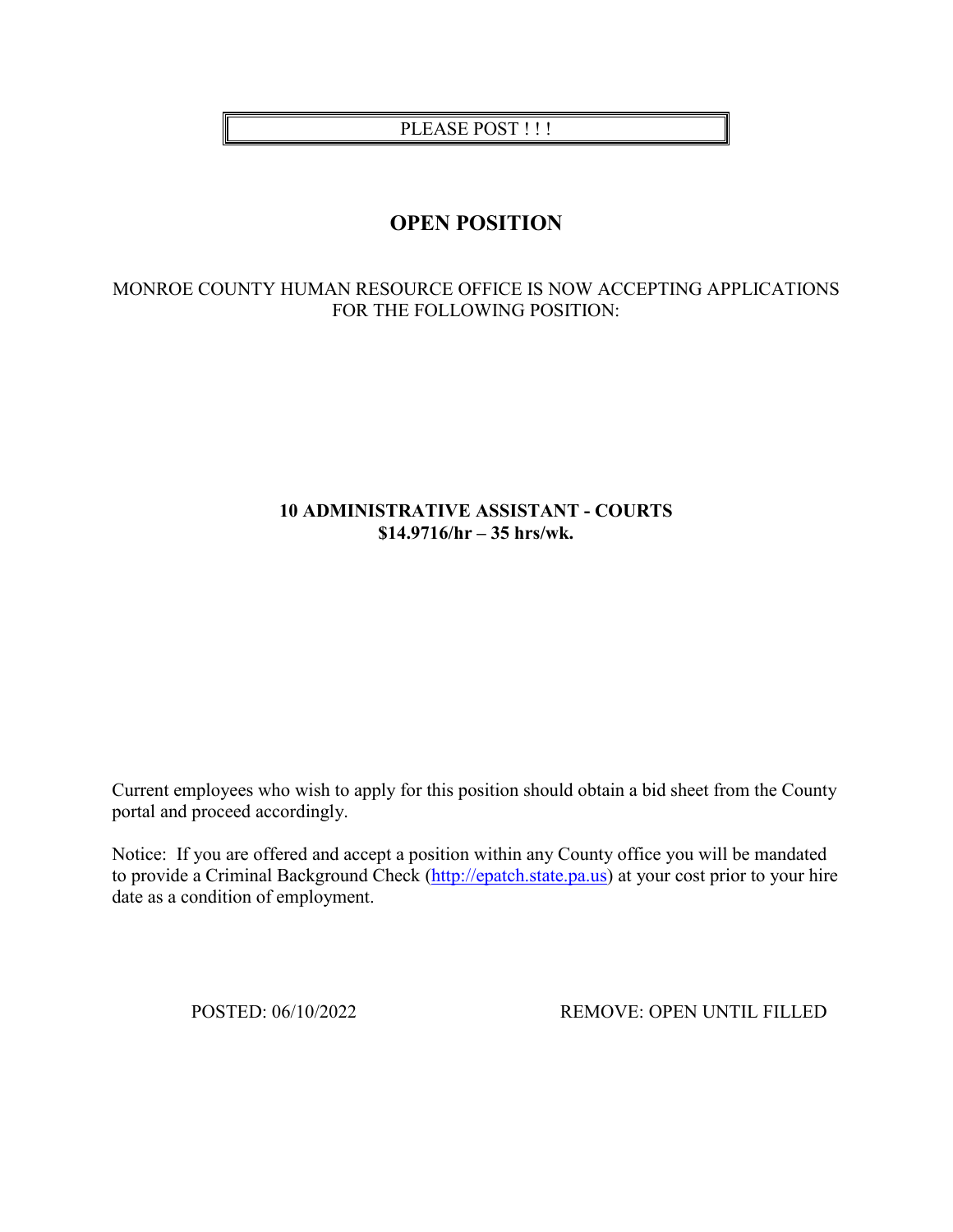# **MONROE COUNTY, PENNSYLVANIA CLASSIFICATION SPECIFICATION**

# **CLASSIFICATION TITLE: ADMINISTRATIVE ASSISTANT - COURTS**

#### **PURPOSE OF CLASSIFICATION**

The purpose of this classification is to provide direct administrative and clerical support to the Monroe County Court System, including the Judges (as necessary), Office of Court Administration, and other Court Departments as required. Duties and responsibilities include, but are not limited to: coordinating case management procedures and workflow between various departments, assisting judges, and managers of court-related departments in all general office functions and performing other advanced administrative support functions and related duties as required.

#### **ESSENTIAL FUNCTIONS**

#### **The following duties are normal for this position. These are not to be construed as exclusive or all-inclusive. Other duties may be required and assigned.**

Provides direct advanced administrative support and clerical assistance to court officials, users of court services, and outside agencies that have relationships with the various court departments.

Types, drafts and prepares various correspondence to include letters, memorandums, legal information, reports and other documents; reviews information for accuracy and completeness; makes corrections and/or additions as needed; maintains copies for departmental files and future reference.

Serves as liaison between court officials, administrators and other departments, employees, and agencies; provides direction and assistance with complaints and requests for information; answers questions, resolves problems, and provides assistance as necessary; pulls files, records and provides documentation where appropriate;

Creates and maintains files and file indices for court officials and administrators; ensures information is accurate and complete; updates and/or makes corrections as necessary; closes files; boxes, archives and/or purges outdated files as necessary; maintains confidentiality of all information as required.

Compiles information and statistics for various reports, rosters and correspondence as required; conducts research to obtain information and data; examines data for relevance; reviews information with court officials, administrators and departmental managers, supervisors, and/or other personnel as necessary; prepares reports according to rules of court and departmental guidelines; maintains copies for future reference and use by authorized individuals.

Completes various state and federal reports, as required, proofs for accuracy, obtains proper approvals and signatures and ensures timely submission as required by statute or regulation.

Receives and screens incoming telephone calls; routes calls and/or takes messages as necessary; greets the public and/or resolves conflicts; answers questions from staff, outside agencies, the public or other individuals as necessary; provides information accordingly.

Utilizes various office equipment such as personal computer, fax machine, photocopier, and other equipment as necessary to perform daily duties; uses various computer software in the preparation of reports, documents and case tracking and maintenance; keeps apprised of changes in equipment and software; learns new programs as necessary.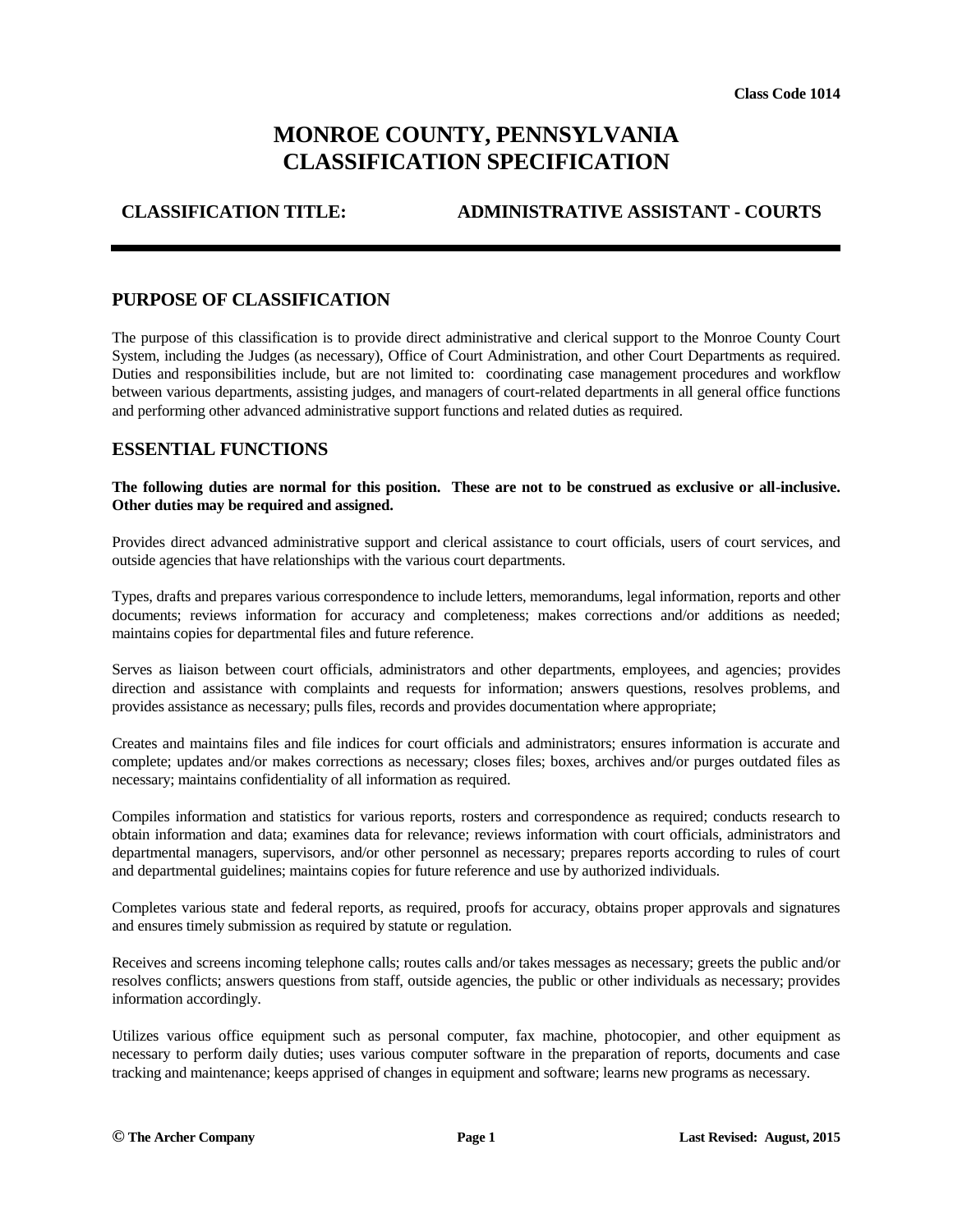Receives incoming mail, UPS parcels, and overnight packages; opens, sorts and distributes to appropriate individuals; prepares certified letters and outgoing mail; processes overnight packages and UPS parcels; delivers to appropriate location.

## **ADDITIONAL FUNCTIONS**

Exhibits understanding and employs principles of confidentiality.

Displays professionalism and conflict resolution skills when dealing with court users, the public, and colleagues as necessary.

Works collaboratively with colleagues and employees of the Court and County.

Able to work in an environment with varying levels of authority.

Exhibits willingness and ability to adapt to change.

Able to work independently and with minimal supervision; able to exercise discretion and exhibit problem-solving skills.

Performs other related duties as assigned by the President Judge, District Court Administrator and Deputy Court Administrator, or his/her designee.

## **MINIMUM QUALIFICATIONS**

High school diploma or GED; supplemented by two (2) years of previous experience and/or training that includes progressively responsible administrative and clerical responsibilities required; or any equivalent combination of education, training, and experience which provides the requisite knowledge, skills, and abilities for this job.

## **PERFORMANCE APTITUDES**

**Data Utilization**: Requires the ability to review, classify, categorize, prioritize, and/or analyze data. Includes exercising discretion in determining data classification, and in referencing such analysis to established standards for the purpose of recognizing actual or probable interactive effects and relationships.

**Human Interaction**: Requires the ability to provide guidance, assistance, and/or interpretation to others regarding the application of procedures and standards to specific situations.

**Equipment, Machinery, Tools, and Materials Utilization**: Requires the ability to operate, maneuver and/or control the actions of equipment, machinery, tools, and/or materials used in performing essential functions.

**Verbal Aptitude**: Requires the ability to utilize a wide variety of reference, descriptive, and/or advisory data and information.

**Mathematical Aptitude**: Requires the ability to perform addition, subtraction, multiplication, and division.

**Functional Reasoning**: Requires the ability to apply principles of rational systems; to interpret instructions furnished in written, oral, diagrammatic, or schedule form; and to exercise independent judgment to adopt or modify methods and standards to meet variations in assigned objectives.